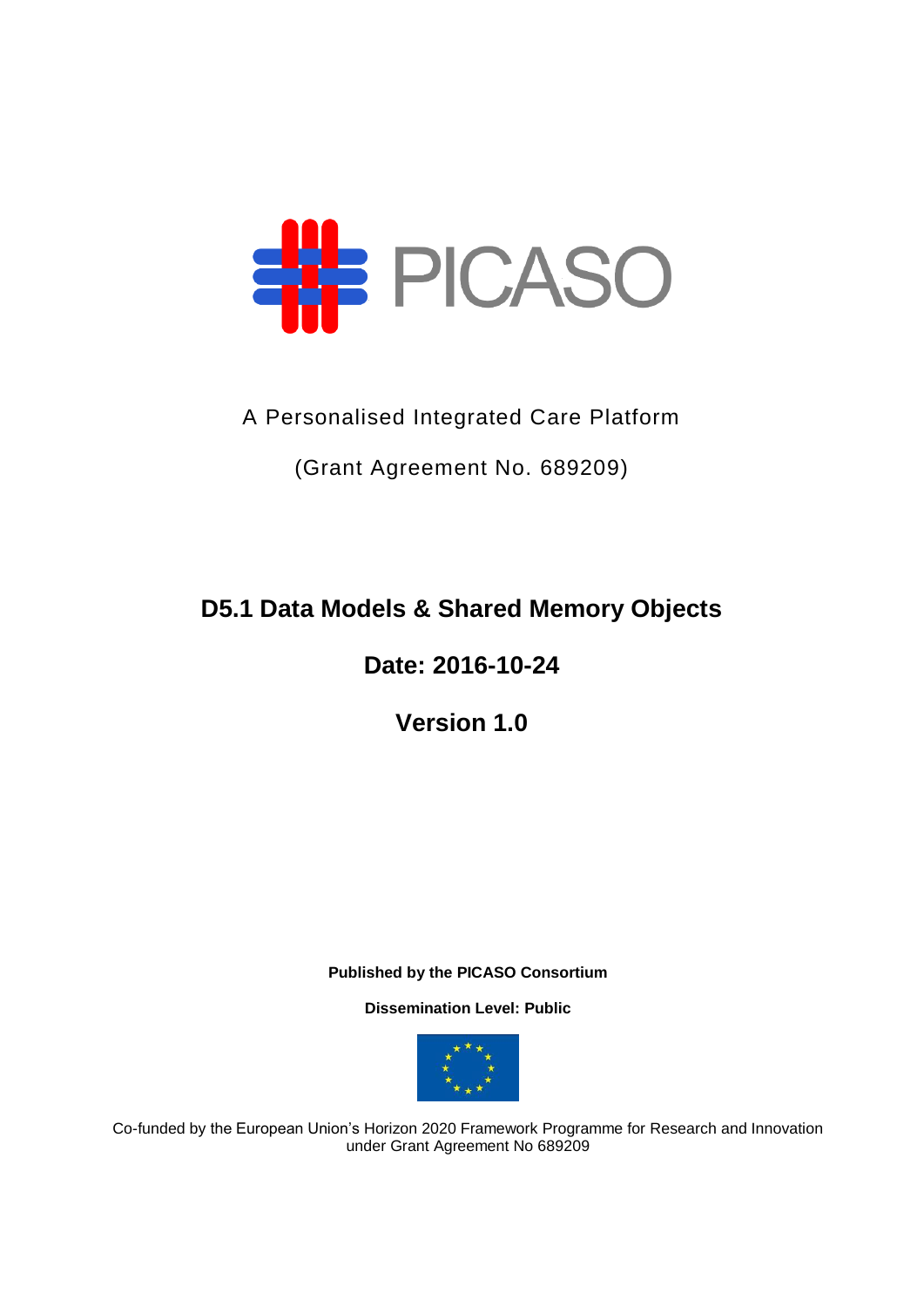# **Document control page**

| Document file:           | D5.1 Data Models & Shared Memory Objects v1.0.docx                                                              |
|--------------------------|-----------------------------------------------------------------------------------------------------------------|
| <b>Document version:</b> | 1.0                                                                                                             |
| Document owner:          | IBM                                                                                                             |
| Work package:            | WP5 - Privacy Enhanced Integrated Data Management                                                               |
| Task:                    | T5.1 - Data Models & Shared Memory Objects                                                                      |
| Deliverable type:        | DEM                                                                                                             |
| Document status:         | $\boxtimes$ approved by the document owner for internal review<br>$\boxtimes$ approved for submission to the EC |

### **Document history:**

|     | Version   Author(s)    | <b>Date</b> | <b>Summary of changes made</b>                                                        |
|-----|------------------------|-------------|---------------------------------------------------------------------------------------|
| 0.1 | Tasso Asteriades (IBM) | 2016-09-30  | <b>Initial Draft</b>                                                                  |
| 0.2 | Tasso Asteriades (IBM) | 2016-10-13  | Comments from John Austin and further<br>updates based on UDUS and UTV<br>discussions |
| 0.3 | Tasso Asteriades (IBM) | 2016-10-14  | Issued for inputs from TUK and INUIT                                                  |
| 0.4 | Tasso Asteriades (IBM) | 2016-10-19  | Comments from INUIT & TUK                                                             |
| 0.5 | Tasso Asteriades (IBM) | 2016-10-19  | Final review with WP5 partners                                                        |
| 0.6 | Tasso Asteriades (IBM) | 2016-10-20  | Submitted for formal review                                                           |
| 0.7 | Tasso Asteriades (IBM) | 2016-10-21  | FIT review comments addressed                                                         |
| 0.8 | Tasso Asteriades (IBM) | 2016-10-24  | Final FIT & CNET comments addressed                                                   |
|     |                        |             |                                                                                       |
| 1.0 | Tasso Asteriades (IBM) | 2016-10-24  | Final version submitted to the European<br>Commission                                 |

### **Internal review history:**

| <b>Reviewed by</b>            | <b>Date</b> | <b>Summary of comments</b> |
|-------------------------------|-------------|----------------------------|
| Evangelos Vlachogiannis (FIT) | 2016-10-21  | Accepted with changes      |
| Matts Ahlsén (CNET)           | 2016-10-24  | Approved with comments     |

#### **Legal Notice**

The information in this document is subject to change without notice.

The Members of the PICASO Consortium make no warranty of any kind with regard to this document, including, but not limited to, the implied warranties of merchantability and fitness for a particular purpose. The Members of the PICASO Consortium shall not be held liable for errors contained herein or direct, indirect, special, incidental or consequential damages in connection with the furnishing, performance, or use of this material.

Possible inaccuracies of information are under the responsibility of the project. This report reflects solely the views of its authors. The European Commission is not liable for any use that may be made of the information contained therein.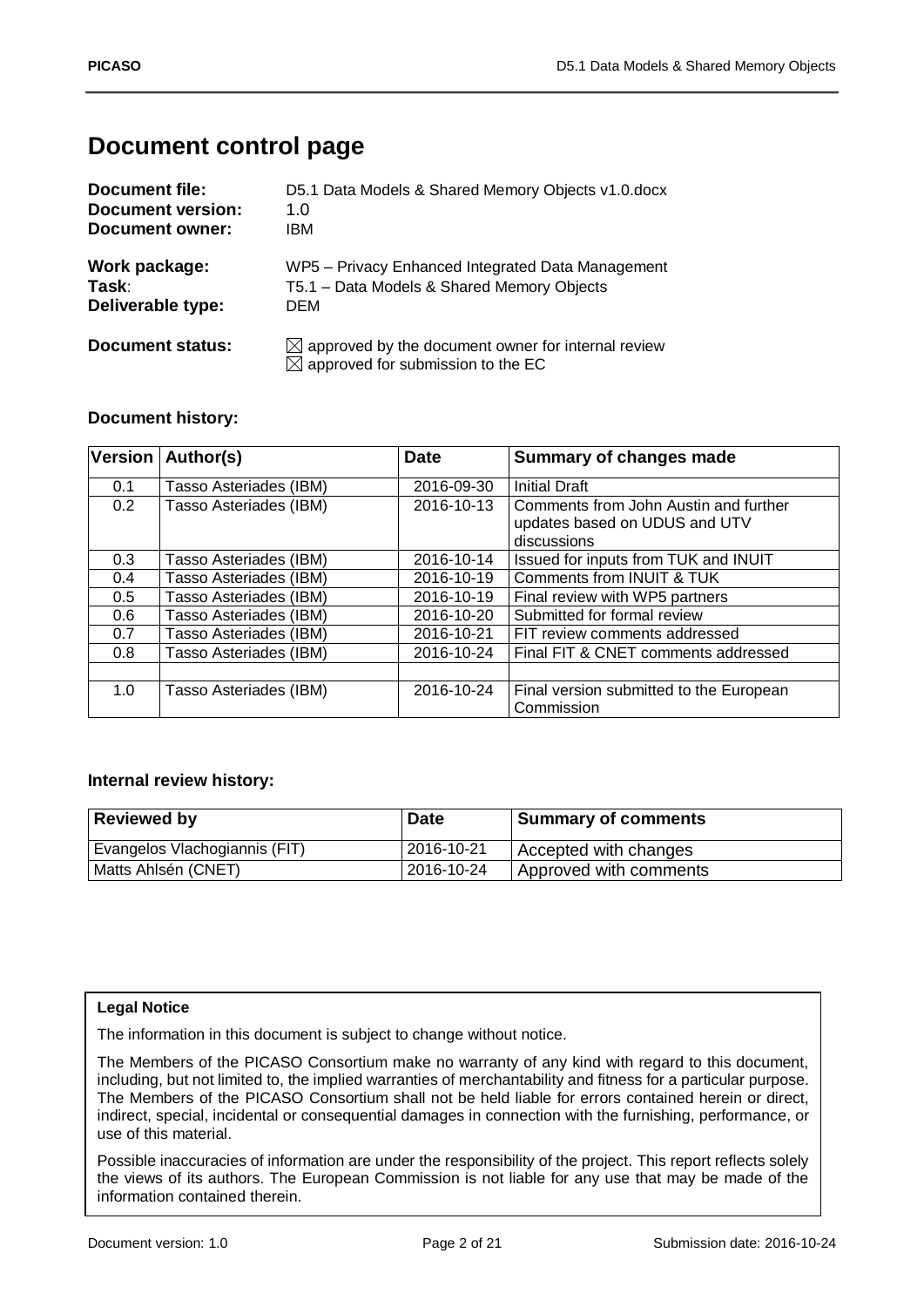# Index:

| 1                |                                                                                       |  |
|------------------|---------------------------------------------------------------------------------------|--|
| $\mathbf{2}$     |                                                                                       |  |
|                  |                                                                                       |  |
|                  |                                                                                       |  |
|                  |                                                                                       |  |
| $\mathbf{3}$     |                                                                                       |  |
|                  |                                                                                       |  |
|                  |                                                                                       |  |
|                  |                                                                                       |  |
|                  |                                                                                       |  |
|                  |                                                                                       |  |
|                  | 3.3.1 Exchange of Documents using IHE XDS Cross-Enterprise Document Sharing 10        |  |
|                  | 3.3.2 Data from Devices using IHE PCD Patient Care Device used for Continua Compliant |  |
|                  |                                                                                       |  |
|                  | 3.3.3 Personal Healthcare Monitoring Report (PHMR) using HL7-CDA release 2.0 11       |  |
| $\blacktriangle$ |                                                                                       |  |
|                  |                                                                                       |  |
|                  |                                                                                       |  |
|                  |                                                                                       |  |
|                  |                                                                                       |  |
| 5                |                                                                                       |  |
|                  |                                                                                       |  |
|                  |                                                                                       |  |
|                  |                                                                                       |  |
|                  |                                                                                       |  |
| 6                |                                                                                       |  |
| 7                |                                                                                       |  |
| 8                |                                                                                       |  |
|                  |                                                                                       |  |
| 9                |                                                                                       |  |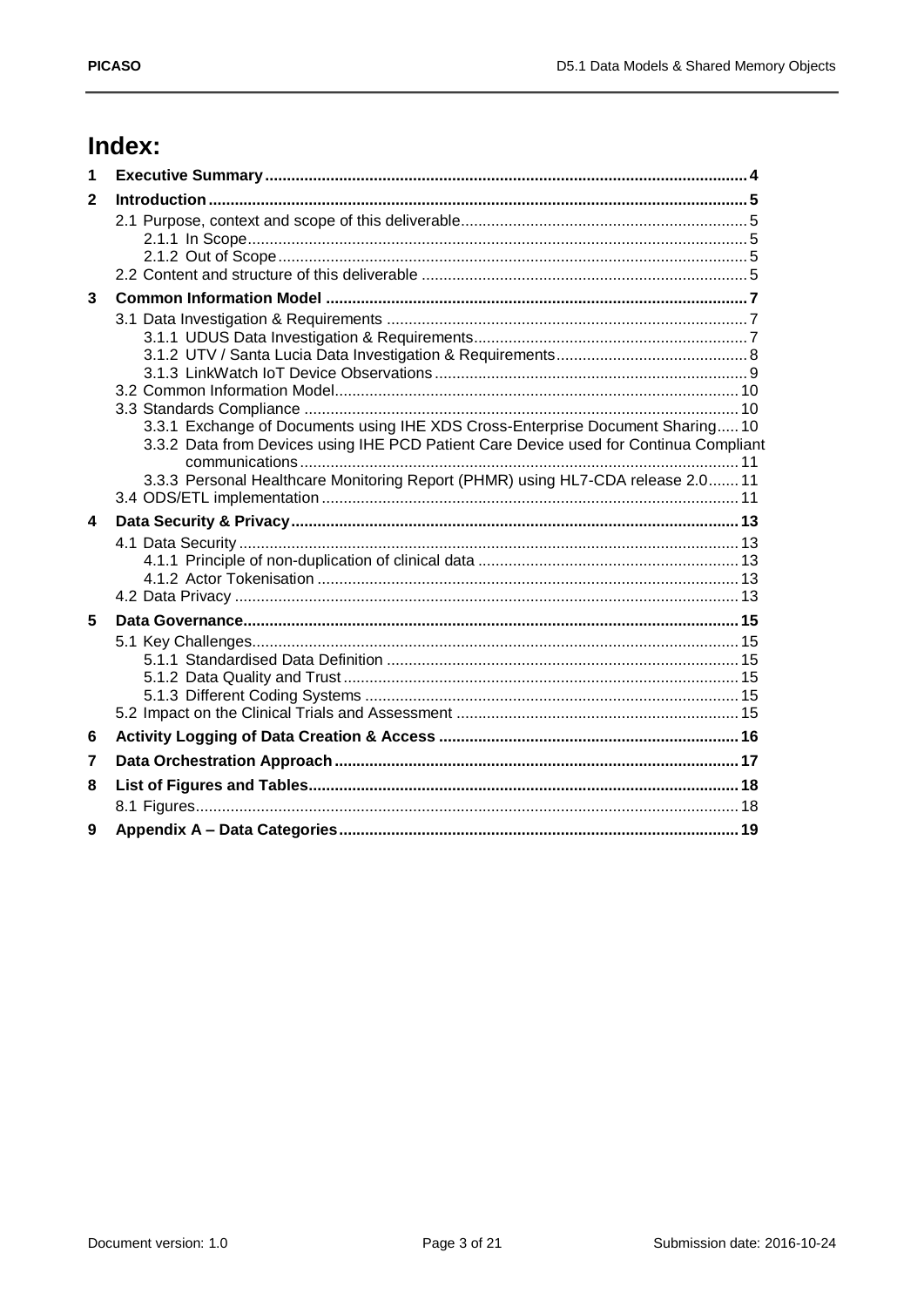## <span id="page-3-0"></span>**1 Executive Summary**

This document covers the approach PICASO has defined to date and will take to defining, presenting and sharing data across the target PICASO platform.

The scope focuses on the needs of the three hospitals involved in the PICASO clinical trials, but also explains how the data management solution might extend into a full production solution with many hospitals, clinicians and patients integrated through a "PICASO network".

During development of the PICASO Architecture, it has been agreed to simplify the concept of "shared memory objects" as being the means by which data is made accessible. The project has adopted a more pragmatic and proven approach, whereby each participating hospital is required to present data conformed to a standard model and definition – in the form of a standardised Operational Data Store (ODS). This mirrors many production solutions such as the processing of IBAN transactions in the Banking sector. In addition to greatly simplifying and standardising the PICASO architecture, it provides for better data governance and insulation of PICASO from changes within the data landscape in participating hospitals.

The ODS solution is currently very simple in nature, highly extendable and could be either extended or cloned and adapted for other similar purposes. It adheres to existing International Healthcare standards where applicable and as such, the evidence we have from UDUS is that it can be easily integrated with systems within participating hospitals.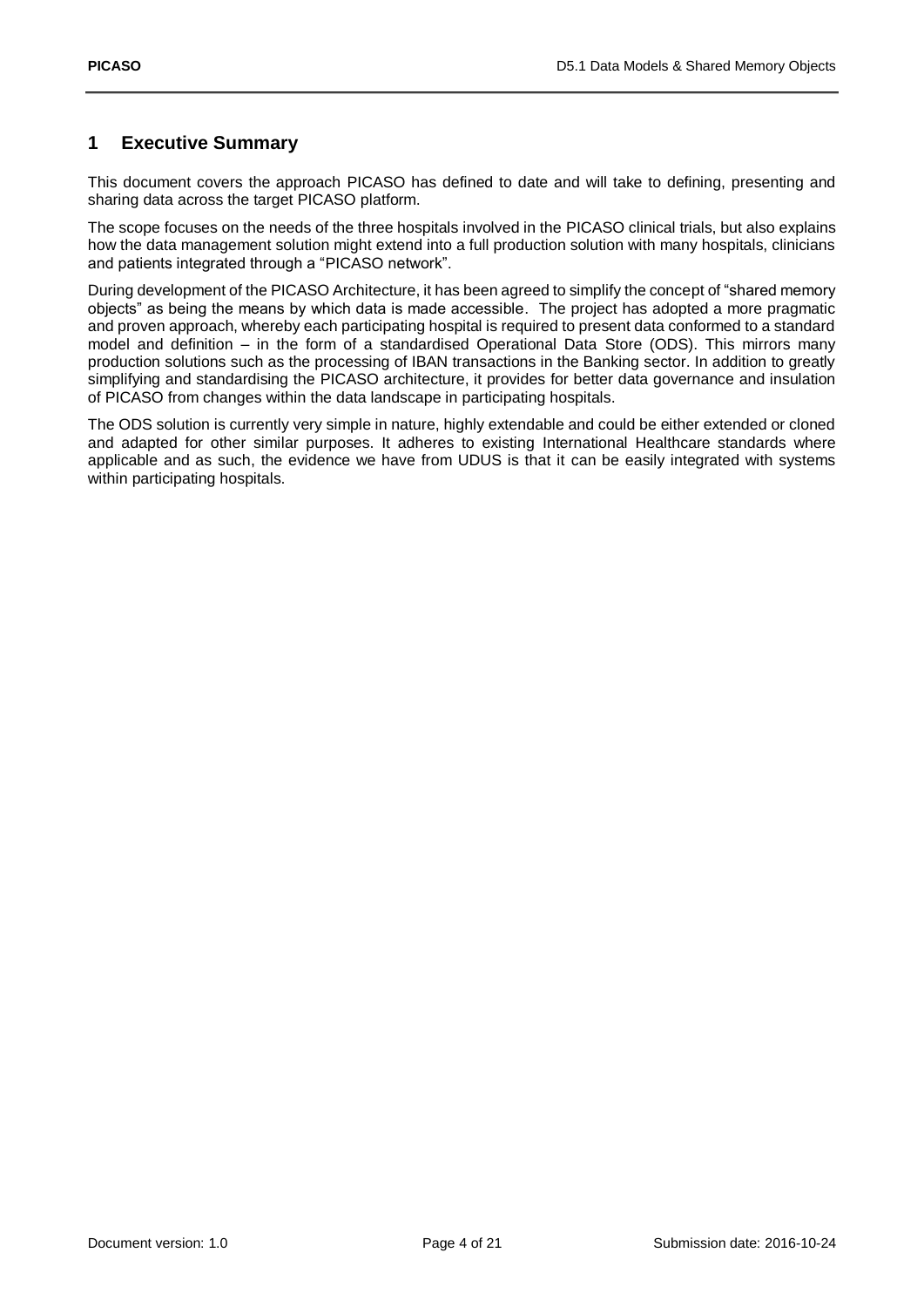# <span id="page-4-0"></span>**2 Introduction**

#### <span id="page-4-1"></span>**2.1 Purpose, context and scope of this deliverable**

The PICASO project is designing and implementing a range of technical solutions and innovations to support improvements in the management of age-related comorbidities. As the European population continues to age with increasing life expectancy, a growing proportion of the population are living with multiple complex long term medical conditions, many of which are interrelated and also require coordination of treatment plans to optimise the cost and effectiveness of patient outcomes.

Amongst these initiatives is the desire to share clinical data between clinicians across hospitals and clinics, with patients and with their carers. To do so involves solving technical, legal and ethical issues. This document covers the technical and legal issues around the management of Clinical data. Ethical issues are the domain of the Ethical Board and Work Packages 3 & 10.

### <span id="page-4-2"></span>**2.1.1 In Scope**

The scope of this deliverable is to describe all aspects of the data management plan for clinical data within the PICASO solution, covering:

- Clinical Data obtained from the various Hospital Clinical Systems and device observations data from LinkWatch Remote Monitoring.
- Data Privacy of clinical data.
- Data Activity Logging auditing the creation of and access requests for clinical data.
- Sharing of data between PICASO actors across different locations.
- Standardisation of data formats and definitions across PICASO.
- Compliance with and exploitation of Healthcare data standards.
- Consideration of data governance challenges around PICASO.
- The impact of the withdrawal of patients early from clinical trials.
- Some aspects of Data Security (although Data Security is covered more thoroughly in D2.3 Initial Architecture

#### <span id="page-4-3"></span>**2.1.2 Out of Scope**

This deliverable does not consider the following data used and maintained within PICASO.

- Data relating to Narratives Templates, Narratives and Service Components.
- Alerts or Events created in PICASO.
- Audit of Transactional activity, such as the above.
- PICASO policies, as maintained by the Policy Manager.
- Administration data about devices at Patients' homes. This is the responsibility of the remote monitoring/LinkWatch components of PICASO.
- Hospital data retention requirements at project closedown.

In addition, the project does not include the following:

Consideration of potential data feeds from pharmacies or health insurers.

#### <span id="page-4-4"></span>**2.2 Content and structure of this deliverable**

The content and structure of this document is as follows:

The Common Information Model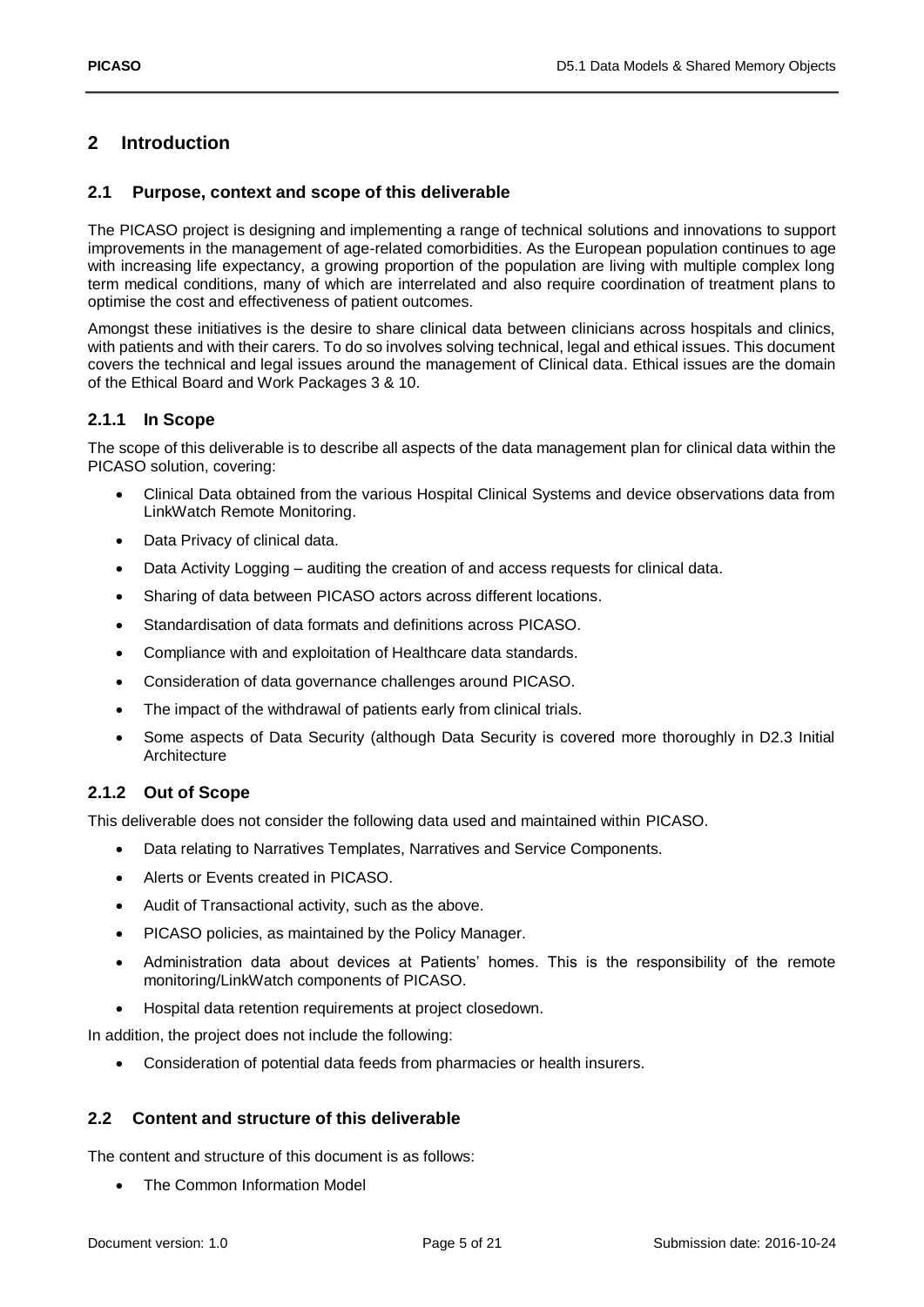- o Logical Data Model and Schema
- o Standards Compliance
- o ODS/ETL implementation
- o Scalability considerations
- o Principle of non-duplication of clinical data
- Data Privacy
- Data Governance
- Activity Logging of Data Creation & Access
- Data Orchestration approach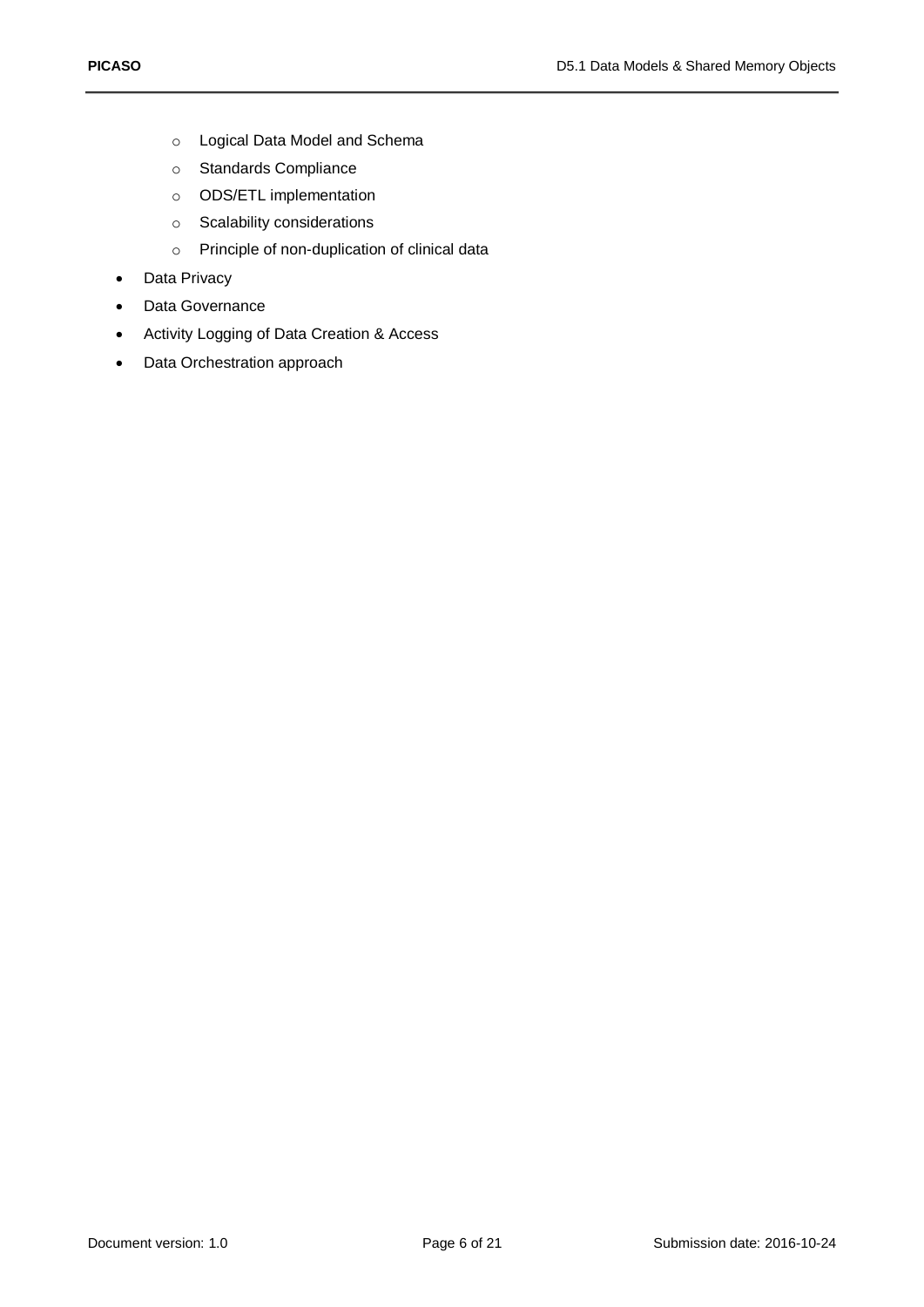## <span id="page-6-0"></span>**3 Common Information Model**

#### <span id="page-6-1"></span>**3.1 Data Investigation & Requirements**

The project has conducted a data analysis for both Tor Vergata/Santa Lucia and UDUS. The two countries took quite different approaches, but have ended with a similar result; a set of data requirements for both clinical trials.

#### D2.1 Initial Requirements Specification

A set of "data categories" was identified as part of the Initial Requirements work in D2.2 Initial Requirements Report. Data Investigation used these data categories as a major input.

These data categories are listed in Appendix A, mapped to the primary data entities described in the Common Information Model in [Section 3.2.](#page-6-0) This spreadsheet shows the mapping of data categories to the initial Common Information Model developed as part of Task 5.1, which will become the basis of the Clinical Operational Datastore schema, as described in D2.3 Initial Architecture.

### <span id="page-6-2"></span>**3.1.1 UDUS Data Investigation & Requirements**

UDUS primarily wants PICASO to be a platform where data is shared between hospitals and clinicians, to create a more complete Electronic Patient Record - covering the key data that is required to support the management of comorbidities.

#### Clinical Data Sources

UDUS currently has two main clinical systems; the Hospital Information System (based on the Medico package) and a system developed specifically for the Rheumatoid Arthritis department called DocuMed.rh, based on DocuMed's Electronic Medical Records software. There are two Medico instances in UDUS. We are only accessing data from the "HIS" instance.

Image data in the Rheumatology department is held on a standalone DICOM platform with a single PC as interface to the DICOM database.

It is considered possible to transfer a selection of DICOM images and sample documents to a Document Management System, which would enable these files to be accessible to PICASO. This will be explored further during iterative development of the PICASO solution within UDUS. Most likely the location of these documents and images will be stored as URLs in the ODS and made accessible to clinicians and patients, restricted by the Authentication & Access Control Manager and the inherent security features within the hospital's DMZ.

#### Visualisation of Patient Health Records

The primary weakness of both these systems is that they are in effect "electronic filing cabinets" through which clinicians can view data one record at a time. There is no visualisation capability showing trends, correlations and pointing towards potential causality between changes in a patient's wellbeing, their medication and other factors.

UDUS has outlined how they would benefit from a visualisation capability – termed the Clinician Dashboard in PICASO. An illustration of how this might look is shown below. Focusing on this requirement will form the basis of how prioritise extracting data from the UDUS clinical systems to be used by PICASO in the first clinical trial.

Example data components of the dashboard include:

- Blood Pressure & Heart Rate readings
- Weight measurements
- Activity & Pain levels
- Patient hospital and GP visits
- History of medication plans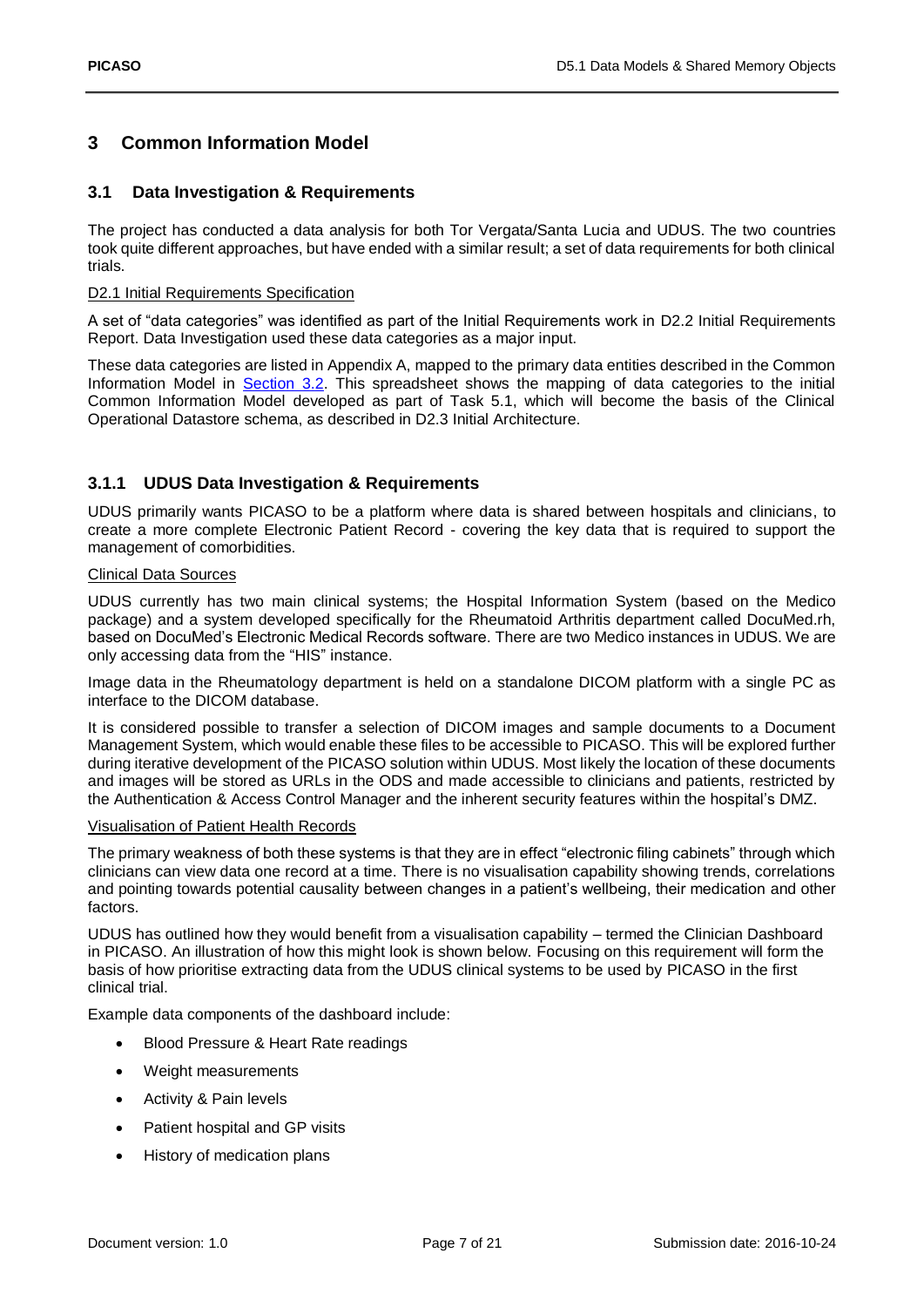In order to facilitate prioritisation of clinical data and design of the Clinical ODS, IBM has prototyped the Clinical Dashboard using Excel. This will also provide detailed requirements for the main Clinical Dashboard to be developed by TUK.



**Figure 1: UDUS Clinical Dashboard Mock-up UI**

#### <span id="page-7-1"></span>Establishing a complete Electronic Patient Record for PICASO

UDUS already employs a messaging based approach to sharing data between various systems, using an enterprise service bus (ESB) solution built using a Message Broker product called Cloverleaf. PICASO will exploit this existing solution, intercept the messages it is interested in and use these to populate the UDUS ODS.

This Cloverleaf solution will work in conjunction with an open source ETL tool to process messages through creating micro-batches of HL7 messages and loading these into the ODS on a frequent basis – typically every 5 minutes. In this way, the UDUS PICASO ODS will contain almost real-time data updates from the UDUS clinical systems.

LinkWatch remote monitoring observations will most probably use a similar mechanism to load into the ODS, since LinkWatch will also be providing HL7 compliant messages into the Cloverleaf ESB.

Detailed design of the ODS for UDUS will be based on:

- Detailed requirements from the Clinical Dashboard prototype being developed by UDUS and IBM
- HL7 FHIR standards
- The detailed contents of the UDUS HL7 messages
- The detailed contents of the LinkWatch HL7 messages
- Detailed requirements for the Risk Management component

#### <span id="page-7-0"></span>**3.1.2 UTV / Santa Lucia Data Investigation & Requirements**

#### Data Requirements

At the outset, UTV viewed data requirements as a transactional exchange of data between clinicians rather than a "Clinical Dashboard".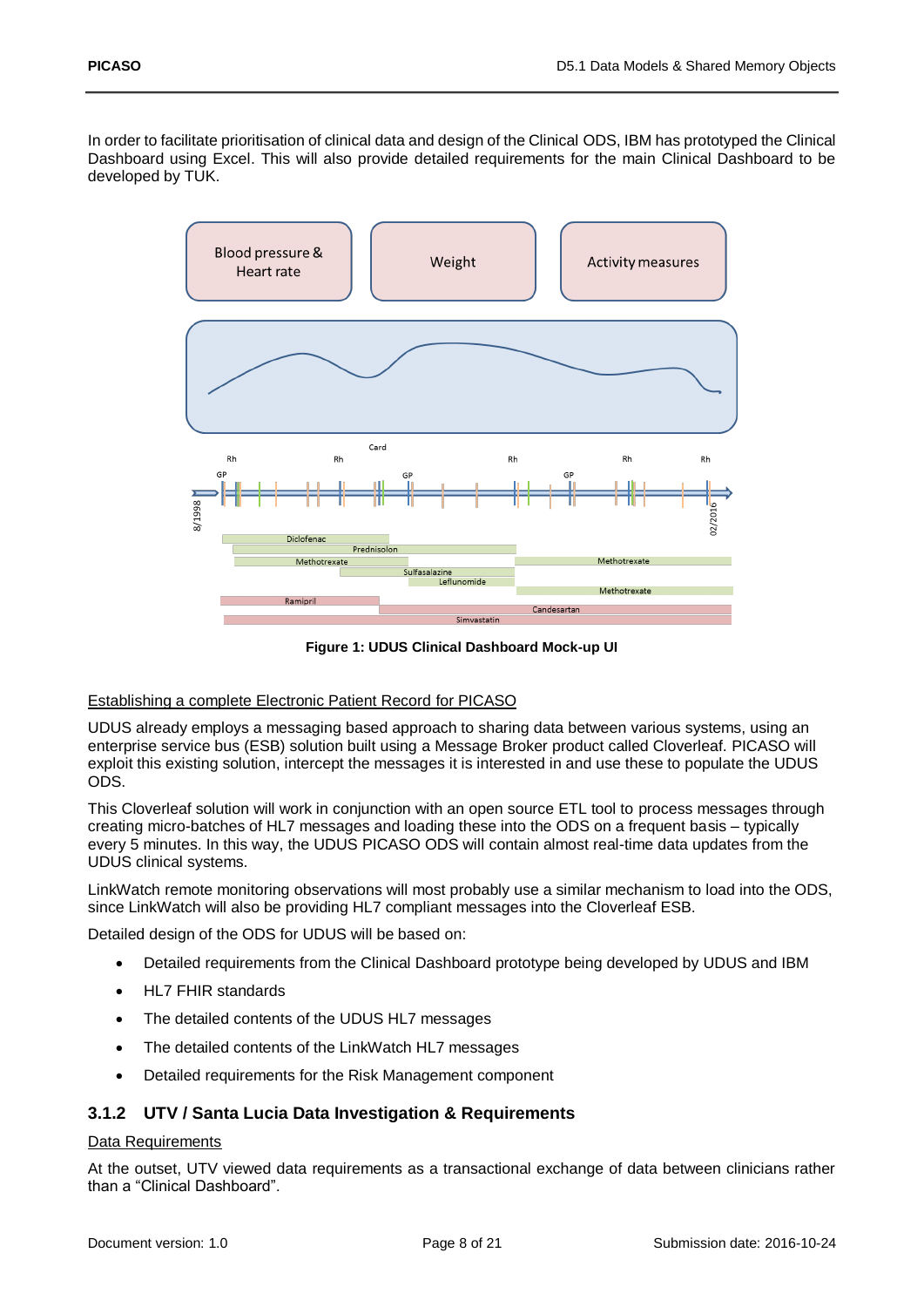Of particular interest was the provision of the complete set of data required to better facilitate the planning, preparation and diagnosis of Nuclear Medicine tests. At the moment all too frequently this information is not available in advance to the Nuclear Medicine clinician resulting in the following issues:

- Preparation for the tests is very lengthy since the Nuclear Medicine clinician must repeat previously taken observations to ensure the correct tests and diagnoses are carried out. The tests can take 4 hours to complete for one visit.
- The patient has not been taken off relevant medication, which can reduce the effectiveness of the tests.
- It's not always possible to plan for the most appropriate tests for example a glucose-based test might not be suitable if the patient has Diabetes.
- Similar to UDUS, UTV and Santa Lucia want the ability to share DICOM images and clinical documents.

Since the materials have to be pre-ordered and have a limited "shelf-life" (such as radioactive materials), the tests are carried out regardless and resulting diagnosis needs to factor in adjustments for these compromises.

A very detailed spreadsheet was produced for the data investigation at UTV which shows the considerable amount of detailed data that is optimally required, frequently already collected, but rarely available to the Nuclear Medicine clinician. The output from this investigation is available in BSCW on request.

#### Clinical Data Sources and the ODS design

Much of the work performed in both Santa Lucia and University Hospital of Tor Vergata is only available through documents and images and only a limited amount of data is available as structured data. Indeed, much of the clinical data is available only in paper form.

This represents a significant limitation for a potential PICASO solution without complex mapping and extraction of structured data from these electronic unstructured sources, using technology such as IBM Watson. There is insufficient time and resources for such an approach on PICASO; the technique is anyway already proven elsewhere so does not represent an innovation. It could be considered as apart of a potential long term solution at these two hospitals but for the two Italian hospitals to truly be candidates for a production PICASO solution there is clearly a lot of internal work required on their clinical systems.

One structured data source has been identified at Santa Lucia Hospital; StatView, which is a statistical analysis application used by the clinical department. This is a database that contains a single, very long and growing, record for each Parkinson's Disease patient containing all available clinical data. Where data is available from StatView, this has been mapped to the data attributes defined in the above spreadsheet. The solution has been built by the clinical department in Santa Lucia.

#### Populating the ODS in UTV and Santa Lucia

Because of these limitations of the clinical systems in these two hospitals, it has been agreed that the hospitals will be solely responsible for populating their Clinical ODSs. IBM will provide the ODS schema, from the detailed requirements based on:

- Clinical Dashboard Requirements (to be provided by TUK and FIT)
- HL7 FHIR standards
- Detailed contents of the LinkWatch HL7 messages
- Detailed requirements for the Rick Management component

### <span id="page-8-0"></span>**3.1.3 LinkWatch IoT Device Observations**

As part of the PICASO solution, the CNET LinkWatch platform with gather observations from the various IoT devices deployed at patients' homes and pass them to the main PICASO platform as encrypted messages.

These observations will be stored in the Clinical ODS in the same way as observations taken directly by the clinicians and held in the hospitals' clinical systems.

Cloverleaf will be used as the Message Handler, both receiving the HL7 messages from LinkWatch and processing the messages into the respective ODSs.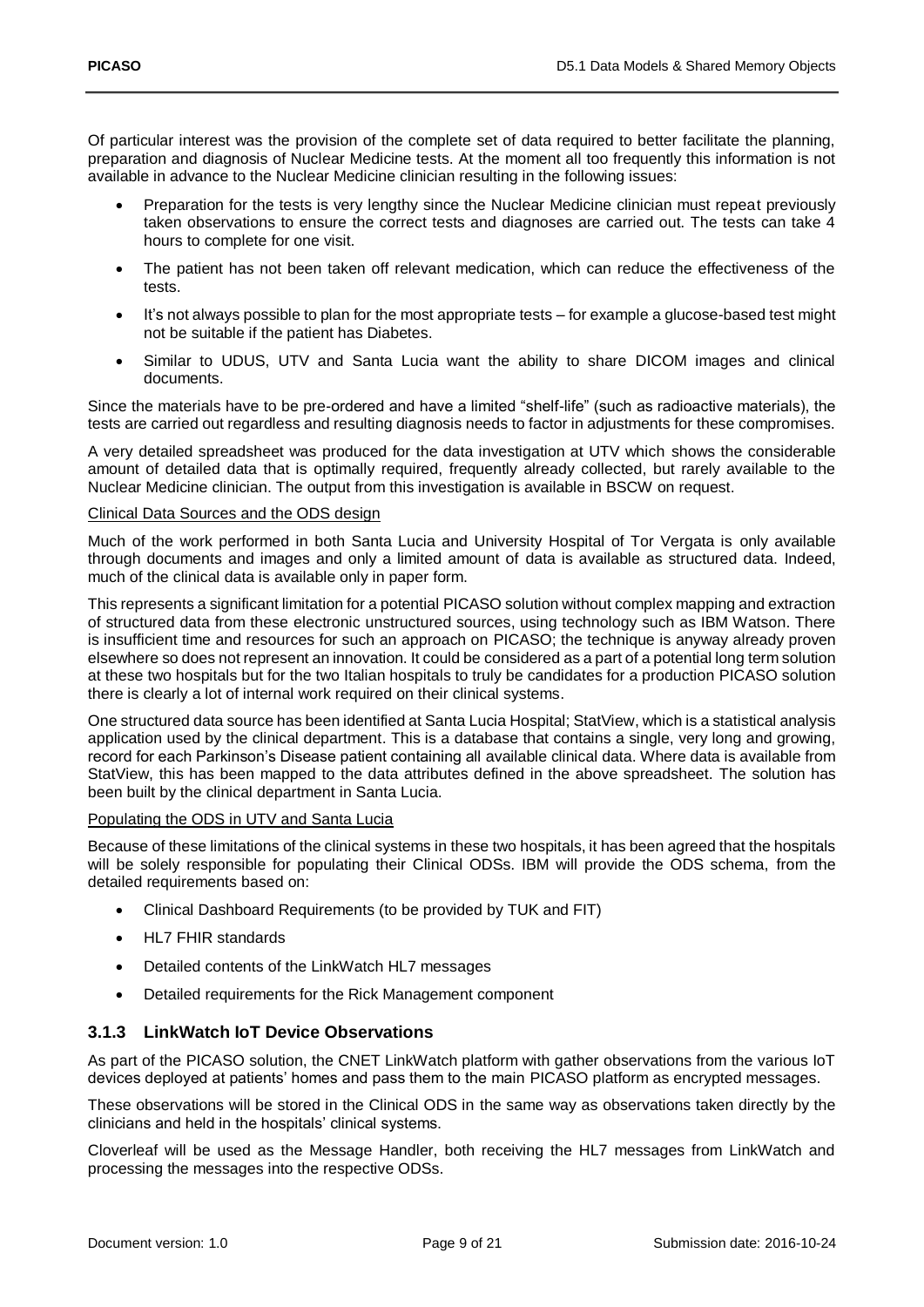### <span id="page-9-0"></span>**3.2 Common Information Model**

As mentioned above, the data investigation has resulted in a Common Information Model for PICASO clinical data. The structure of this data is illustrated in the data model below.

As shown in the Data Categories spreadsheet in Appendix A, the data categories identified during Initial Requirements Definition and confirmed as part of Data Investigation have been used to validate the completeness and correctness of the Common Information Model.

At this stage, the Common Information Model is a logical data model. During the design and development of the Clinical ODS, a full data dictionary will be created and this logical model will be developed into the physical model. This will cover any necessary performance improvements for the PICASO prototypes, but also fully populate the data attributes available from the hospitals' clinical systems.



#### **Figure 2: PICASO Common Information Model**

### <span id="page-9-3"></span><span id="page-9-1"></span>**3.3 Standards Compliance**

Data Investigation has not identified any fully implementable Common Information Models from across the organisations creating European Healthcare Systems standards. Where conceptual models such as the HL7 Reference Information Model overlap with PICASO we have aligned with these standards; such as naming entities such as "Observation" & "Encounter".

Various commercially available models (such as from IBM) are available, but tend to be unsuited to the specific requirements of PICASO and are typically much more complex than PICASO's immediate requirements.

Within the Common Information Model developed for PICASO there is however strong opportunity to comply with the HL7 FHIR standard (http://www.hl7.org/fhir/). This defines the data attributes within an Electronic Patient Record. These attributes, together with any additional ones specifically identified in Data Investigation and missing from the standard will be applied during the design and build phase.

### <span id="page-9-2"></span>**3.3.1 Exchange of Documents using IHE XDS Cross-Enterprise Document Sharing**

Cross-Enterprise Document Sharing (XDS) is focused on providing a standards-based specification for managing the sharing of documents between any healthcare enterprise, ranging from a private physician office to a clinic to an acute care in-patient facility and personal health record systems. This is managed through federated document repositories and a document registry to create a longitudinal record of information about a patient within a given clinical affinity domain. These are distinct entities with separate responsibilities.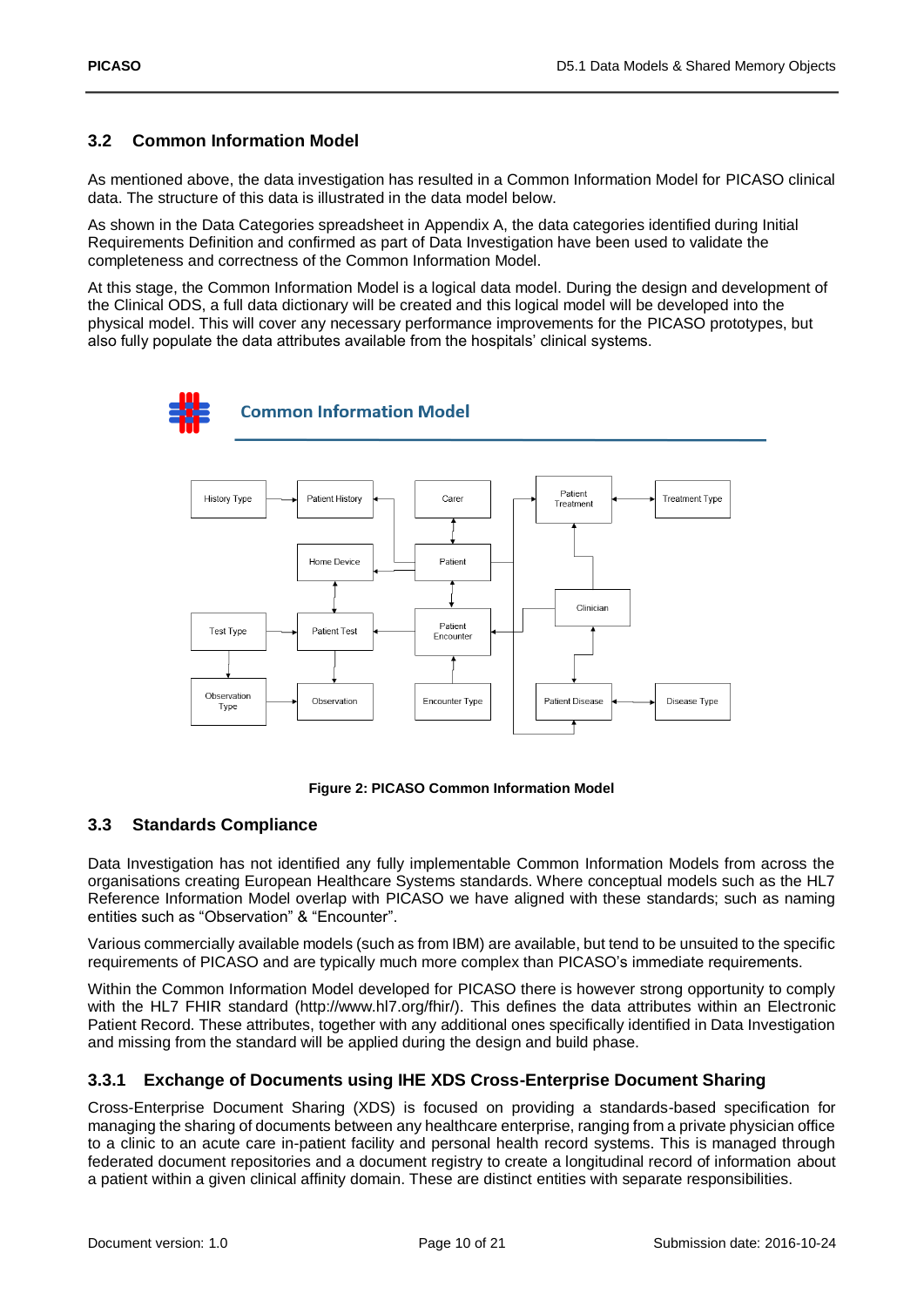As XDS is document content neutral, any type of clinical information without regard to content and representation is supported. This makes the XDS IHE Integration Profile equally able to handle documents containing simple text, formatted text (e.g., HL7 CDA Release 1), images (e.g., DICOM) or structured and vocabulary coded clinical information (e.g., CDA Release 2, CCR, CEN ENV 13606, DICOM SR). To ensure the necessary interoperability between the document sources and the document consumers, the XDS Affinity Domain must adopt policies concerning document format, structure and content.

XDS is document exchange protocol to allow 2 different clinical systems to exchange documents. To use XDS an Affinity Domain has to be maintained and it intended to operate as a two way document exchange. PICASO has no need for a two-way document exchange. We are building an ODS which will hold the actual data fed from an ETL tool or we are holding the URL of a document in a document management system. Therefore, we currently have no documents to exchange. This will be revisited later if such requirements emerge.

#### <span id="page-10-0"></span>**3.3.2 Data from Devices using IHE PCD Patient Care Device used for Continua Compliant communications**

As referenced in the D2.3 PICASO Architecture IHE PCD 01 standard will be used for messages from the patient home devices connected to the LinkWatch when they are sent to the PICASO Message Handler. Details of the message content of the IHE PCD01 are fully specified by the LinkWatch remote monitoring platform and can be mapped to PICASO ODS CIM entities.

As a result of the above, IHE PCD is suitable for PICASO for the input of Linkwatch messages to the Message handler.

### <span id="page-10-1"></span>**3.3.3 Personal Healthcare Monitoring Report (PHMR) using HL7-CDA release 2.0**

The HL7 Version 3 Clinical Document Architecture (CDA®) is a document markup standard that specifies the structure and semantics of "clinical documents" for the purpose of exchange between healthcare providers and patients. It defines a clinical document as having the following six characteristics: 1) Persistence, 2) Stewardship, 3) Potential for authentication, 4) Context, 5) Wholeness and 6) Human readability.

A CDA can contain any type of clinical content -- typical CDA documents would be a Discharge Summary, Imaging Report, Admission & Physical, Pathology Report and more. The most popular use is for interenterprise information exchange; such as is envisioned for a US Health Information Exchange (HIE).

There are currently no requirements for PICASO to create clinical documents, so this requirement will not be used for now. This will be revisited if such requirements emerge later.

### <span id="page-10-2"></span>**3.4 ODS/ETL implementation**

As a result of the Data Investigation carried out at both hospitals, the PICASO project has elected to implement an Operational Datastore approach to the modelling and sharing of Clinical Data.

The Clinical Operational Datastore (described more fully in D2.3 Initial Architecture) is a relational database with a standardised schema and data dictionary, to be used by every hospital using PICASO. The approach is similar to that used in many industries where a central capability links multiple organisations; each with unique IT systems – such as the IBAN system used by the Banking industry.

This approach:

- Standardises the structure of Clinical Data shared through PICASO at all participating hospitals, thereby allowing PICASO to build a common solution for all hospitals without worrying about the specific ways in which each hospital stores and models its own data.
- This in turn standardises the interfaces PICASO has with the Clinical Data, thereby greatly reducing the complexity of the metadata required to make PICASO work, which in turn reduces the risk of exposure of patient data outside the hospitals.
- It also insulates any future central PICASO organisation from changes to a hospital's clinical system, by making it the responsibility of each hospital to present data.
- It insulates the hospitals' systems from PICASO (as required by the Grant Agreement), thereby ensuring both Data Security and Performance of the hospitals' systems can be better protected.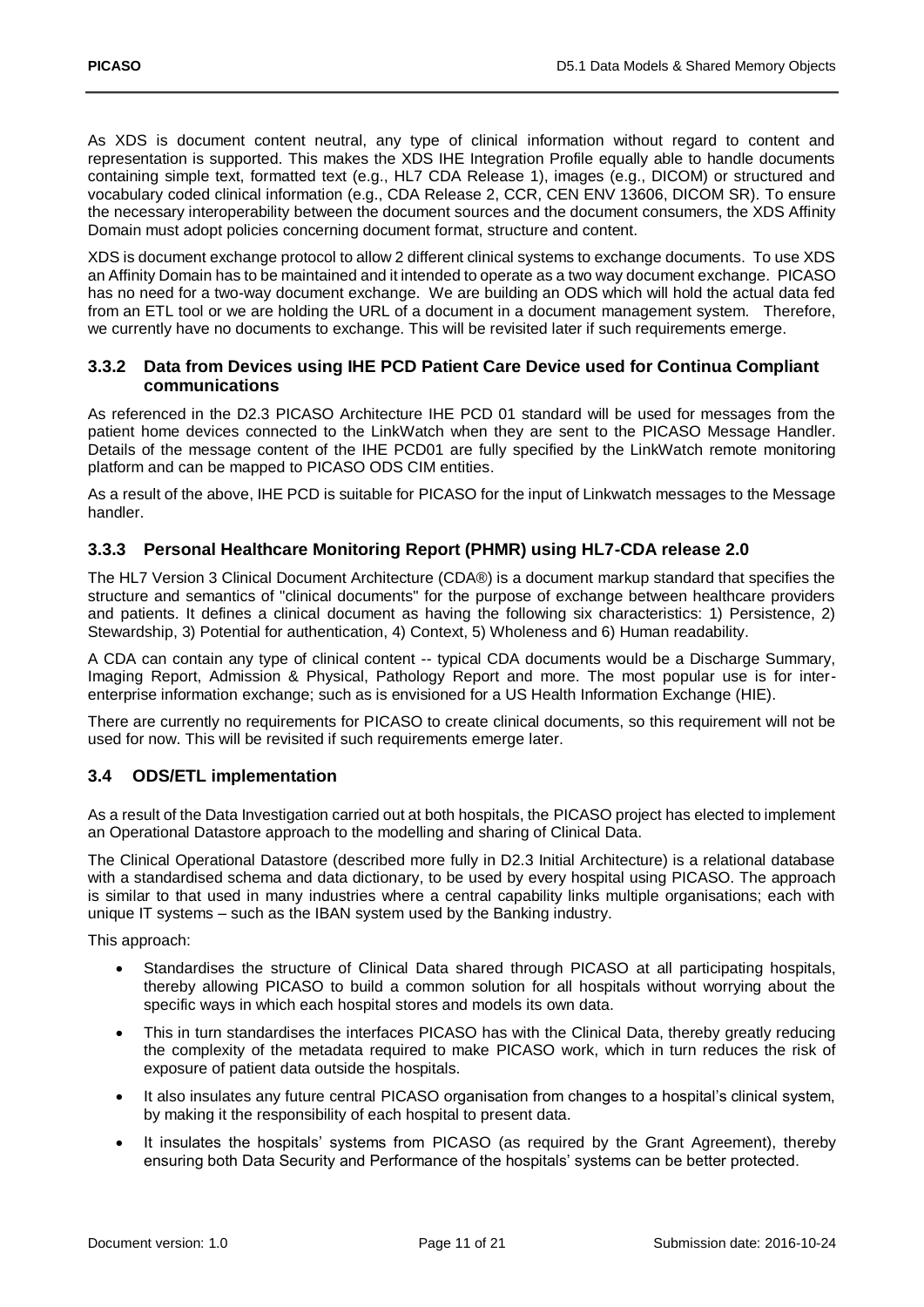- Provides better scalability; meaning that there does not need to be a potentially vast central PICASO team to manage the interfaces with and changes to each hospital's clinical data sources.
- Supports better Data Governance (as described further in [Section 5\)](#page-14-0), wherein the central PICASO team only has to define the standard data dictionary, thereby ensuring that the data presented by each hospital shares a similar meaning and definition across all hospitals. Each hospital will have the responsibility to correctly implement this data dictionary.
- Mean that the role and structure of the Metadata Registry is greatly simplified and removes the need for complex metadata that might allow a hacker to "infer" a patient's identity and medical details, even if they cannot see the actual data.
- Provides a permanent, accessible Datastore after completion of the project for the retention of Linkwatch IoT Device observations and all hospital clinical data used within PICASO. A requirement exists in Germany to retain these observations for 10 years after the completion of PICASO. The requirement needs to be detailed further by the Ethical Committee, including whether there are similar requirements in Italy. This requirement will therefore be addressed at a later stage in the project.
- Taking an ODS approach also brings a secondary benefit for the hospitals since it provides a single physical source of Electronic Patient Data, joined from the multiple and disparate systems typically in use within a large hospital. This becomes a more accessible source for data visualisation and analytics purposes within the hospital – privacy constraints permitting.

Taking this approach, each hospital would have responsibility for developing the ETL code to extract data from their existing systems, transform it into the common format and meaning used by PICASO and then loading it to the ODS. Again, these techniques are common standards in many industries and is part of the intention of the HL7 standards.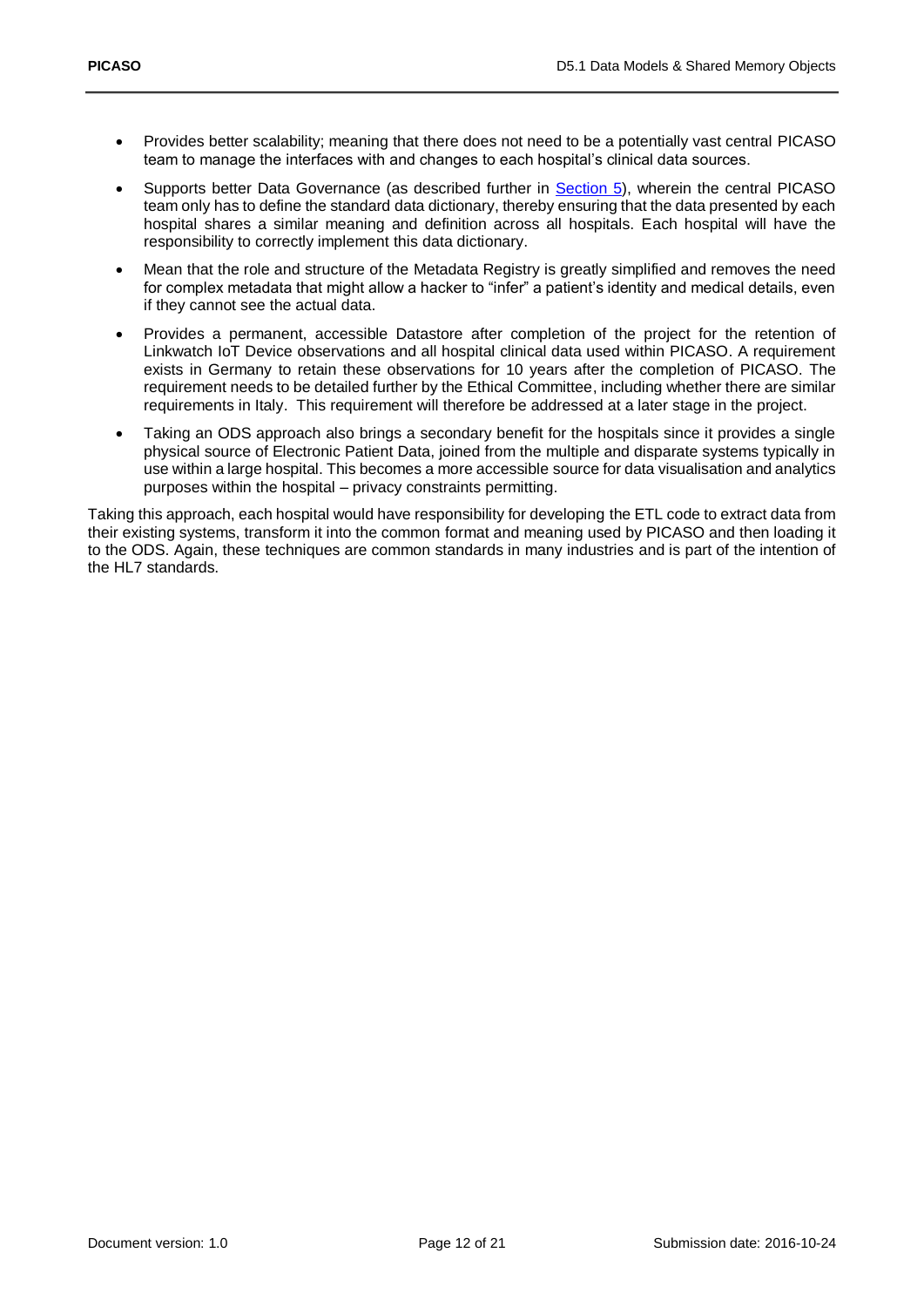## <span id="page-12-0"></span>**4 Data Security & Privacy**

### <span id="page-12-1"></span>**4.1 Data Security**

### <span id="page-12-2"></span>**4.1.1 Principle of non-duplication of clinical data**

The PICASO Grant Agreement has a stated underlying principle to store clinical data in one place and share it wherever it is needed and permitted by patient consent. In addition, the Grant Agreement states that direct access to the hospitals' clinical systems is not permitted, for the reasons described in [Section 3.4](#page-10-2) above.

As described in D2.3 Initial Architecture, clinical data will only persist in the Clinical ODSs at each hospital. For practical operational reasons, LinkWatch IoT Device observations will reside on the LinkWatch Home Hub until such time as they are confirmed to have been successfully stored in the Clinical ODS.

Note that as per task 5.1 of the Grant Agreement, where multiple clinicians all request the same types of observations from a patient via the LinkWatch IoT devices, each clinician/hospital will receive and store these same readings in their ODS. This apparent conflict in the non-duplication of data still needs to be resolved by the project.

### <span id="page-12-3"></span>**4.1.2 Actor Tokenisation**

The project is adopting a tokenisation approach for all actors using PICASO. This means that:

- Where Patient-related data; such as Patient Pathways and LinkWatch IoT Device observations can only be related to an actual patient inside the hospital when accessing the data through a PICASO application
- Similarly, all Alerts and Events generated by PICASO can only be related to the Clinician, Patient or Carer through PICASO applications. In this case, Patients and Carers will access the PICASO Patient Dashboard through an https web interface. Any translation of actor tokens will still need to happen within the hospital environment that is processing the actor's request.
- As defined in the Open EHR Architecture standard, actor tokens will be stored by each hospital in a separate database and server from the Clinical ODS, thereby further protecting actors' identities and data were one of the servers' security is breached.

### <span id="page-12-4"></span>**4.2 Data Privacy**

The Data Privacy approach is based on the following principles:

- It is assumed that authentication and access control is at the professional carer / informal carer / data type / hospital level for a given patient, which means that it's not necessary to create a new privacy entry when new data records are added to the ODS. However, new privacy entries will be required as new data types / carers / hospitals are added to the system.
- Consent for the above can be provided once by the patient for each clinician, data type or hospital. The details depend on the granularity of the authentication and access controls which are being implemented by Task 5.4 based on the requirements obtained in subtask 2.2.2. The Ethical Board still needs to confirm this approach, but it is the working assumption for now.
- The approach will be compliant with current German & Italian privacy laws as well as GDPR. PICASO will provide a summary of how we have interpreted these laws.
- All requests to access clinical data will be controlled by a tokenised actor id; be it a clinician, patient or carer accessing the data.
- Patients will determine which professional carers can see which of their data types. This can be implemented through the informed consent. In a final implementation, it will be desirable to enable the patient to give and revoke consent electronically (if and as permitted by applicable laws).
- Informal carer access is managed by the patient itself through the patient portal. The patient dashboard integrates a functionality which allows patients to grant and revoke access of informal carers, and to specify which informal carers shall have access to what data types (e.g. appointments, medication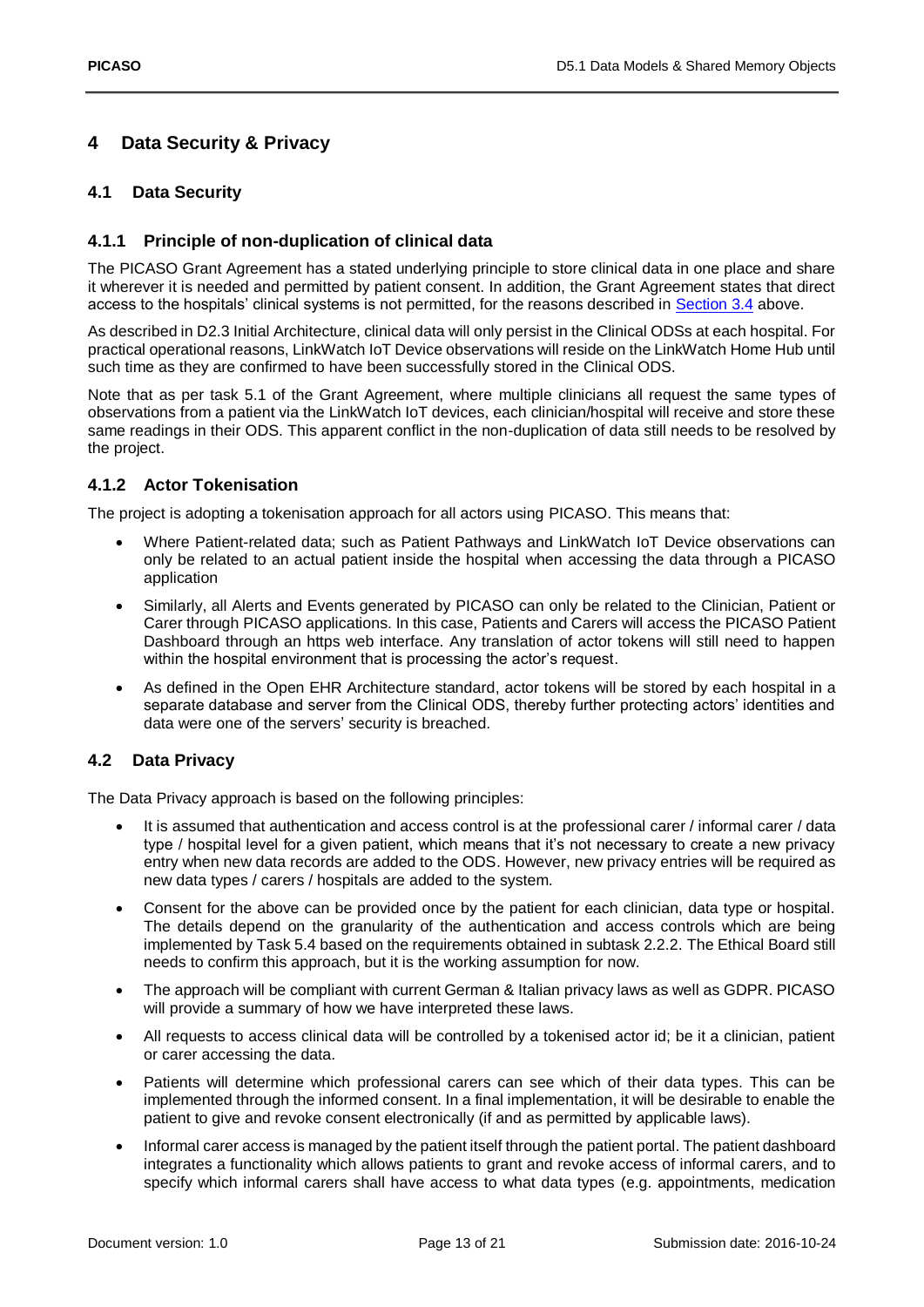plan, LinkWatch data). The Activity Logs can be used to provide a patient – upon request and within a reasonable time– with the information about "who has viewed my data". The data will be collected from the different activity logs, when the patient requests it..

- PICASO provides data from various sources which means that various levels of confidence or trust can be placed in the accuracy of data. In particular, LinkWatch activity data will be shared between hospitals "as is". Therefore, the source of this data (and of any derived data e.g. a risk scores) must be marked clearly when this data is displayed to clinicians e.g. "based/based in part on patient home monitoring data".
- The clinicians are informed wherever PICASO has additional patient data, access to which the patient has not provided consent. The PICASO ethics committee will need to suggest what solutions can be acceptable to avoid that a patient feels pressured to make data available against his will.
- PICASO will ensure that trial patients can *revoke access* to their data partially and/or completely. PICASO will *delete* trial patient data from the PICASO system *only* upon request by the hospitals which must ensure that their requests are compliant with all applicable trial and/or clinical data retention policies.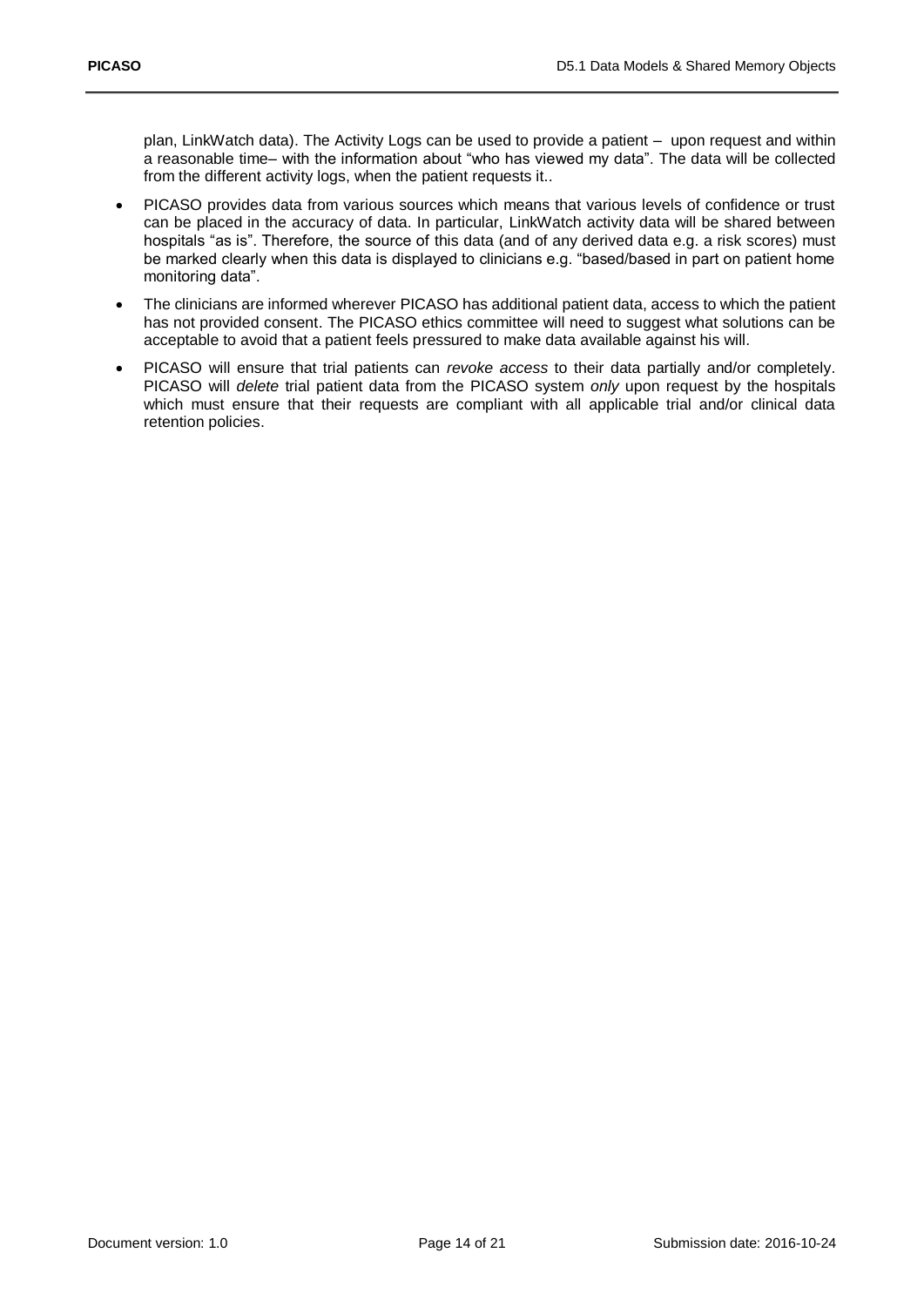### <span id="page-14-0"></span>**5 Data Governance**

Data Governance for solutions such as PICASO involve several dimensions, each of which can lead to misinterpretation of data by an unsuspecting user.

### <span id="page-14-1"></span>**5.1 Key Challenges**

### <span id="page-14-2"></span>**5.1.1 Standardised Data Definition**

Data of apparently similar meaning can in fact mean subtly and sometimes profoundly different meanings. Without a common, understood definition, such misinterpretations could have drastic consequences, lead to lack of trust in the data and laborious checking and double checking before the data is believed.

#### <span id="page-14-3"></span>**5.1.2 Data Quality and Trust**

Data Quality will vary between hospitals, departments and even between clinicians. The introduction of LinkWatch IoT observations may further challenge Data Quality, since clinicians will not be directly supervising the use of the IoT devices.

Currently clinicians instinctively know how or use their judgement to factor in the risk that the data they are looking at is wrong. The more widely available data sources are through PICASO, the lower their confidence can become, ultimately risking that PICASO becomes untrusted and useless.

#### <span id="page-14-4"></span>**5.1.3 Different Coding Systems**

The use of different data coding systems such as SNOMED and ICD10, together with varying nomenclatures for Medications across hospitals may lead to confusion and mistakes.

UDUS already experiences challenges with pharmacies and insurance companies issuing different medication to patients than that prescribed. This problem is augmented by the use of different coding systems in these organisations, thereby complicating the assessment of the impact of these issues.

#### <span id="page-14-5"></span>**5.2 Impact on the Clinical Trials and Assessment**

While the PICASO project will start the process of standardising data definitions through the implementation of a Common Information ,Model and ODS schema at all three hospitals, the limited number of hospitals involved in PICASO will hide many of the true challenges associated with trying to address these challenges.

As part of the assessment of the clinical trials, similar experience across the Healthcare and other industries will be considered to extrapolate the likely impact on a production PICASO solution with many participating hospitals and clinics.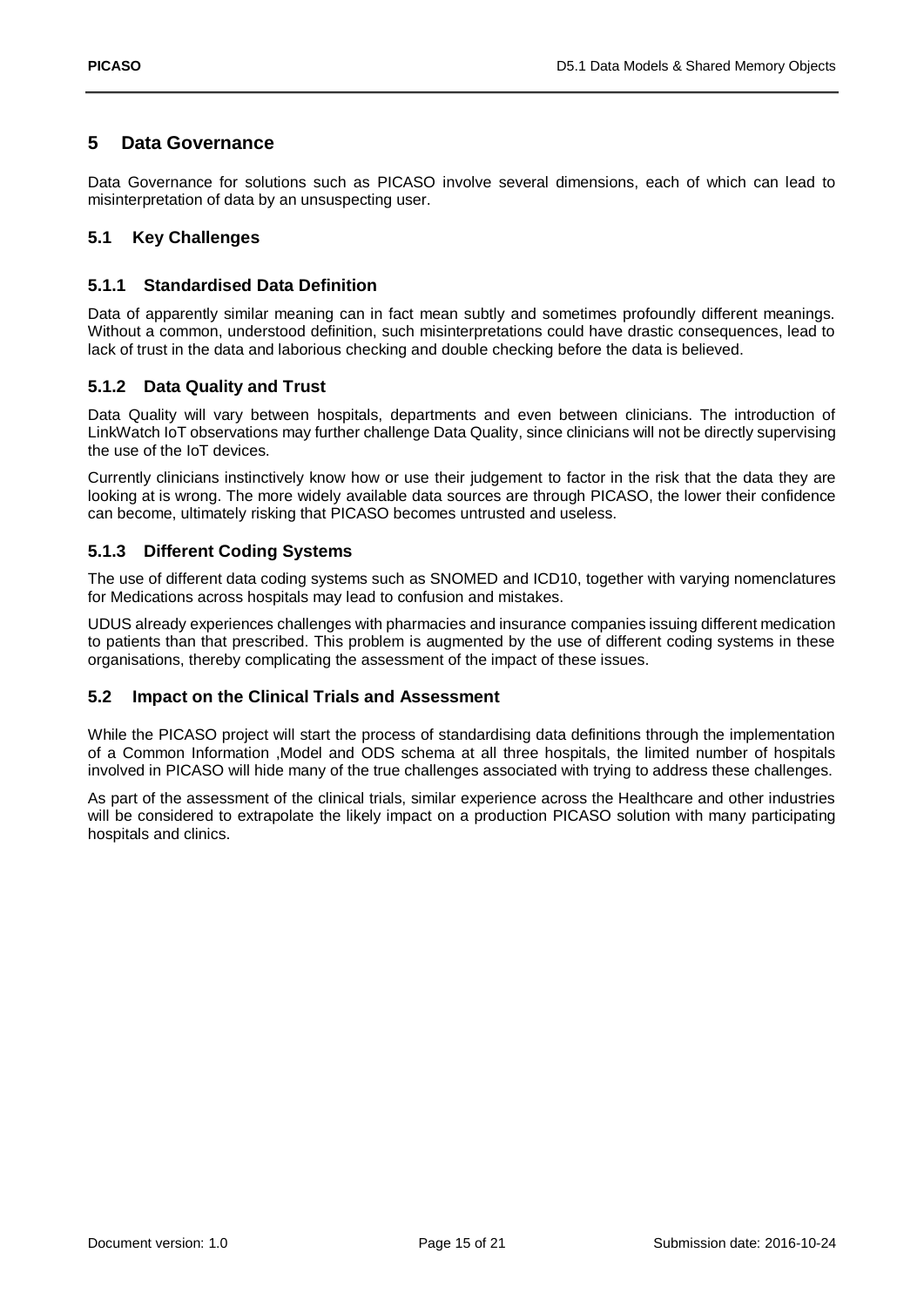## <span id="page-15-0"></span>**6 Activity Logging of Data Creation & Access**

As part of the design of the PICASO solution, a key requirement is the logging of critical data creation and access events.

PICASO will:

- Log all LinkWatch IoT device observations sent by LinkWatch to PICASO and stored in the respective hospital's ODS.
- Log all data access requests and receipts between the PICASO platform instances and the Clinical ODSs, including whether or not the request was fulfilled or rejected based on Privacy or Policy constraints.
- Log changes to Patient consent for authentication & access control of data
- Log all activity managed through the Narratives Manager component

The primary purpose of the Activity Logs is to provide the means to analyse situations where perhaps the clinical treatment has gone wrong, or conversely has gone very well. The activity logs together with the Resource Data Browser will provide the means to review precisely what data was seen by different actors at different times, thereby providing the means to in effect recreate PICASO events.

Other possible uses include statistical analysis of PICASO activities such as patient adherence to taking home measurements or medication.

PICASO will not:

 Maintain a log of changes/additions to the clinical data inside the hospitals' own clinical systems, nor the sharing of that data to PICASO from the Clinical ODS.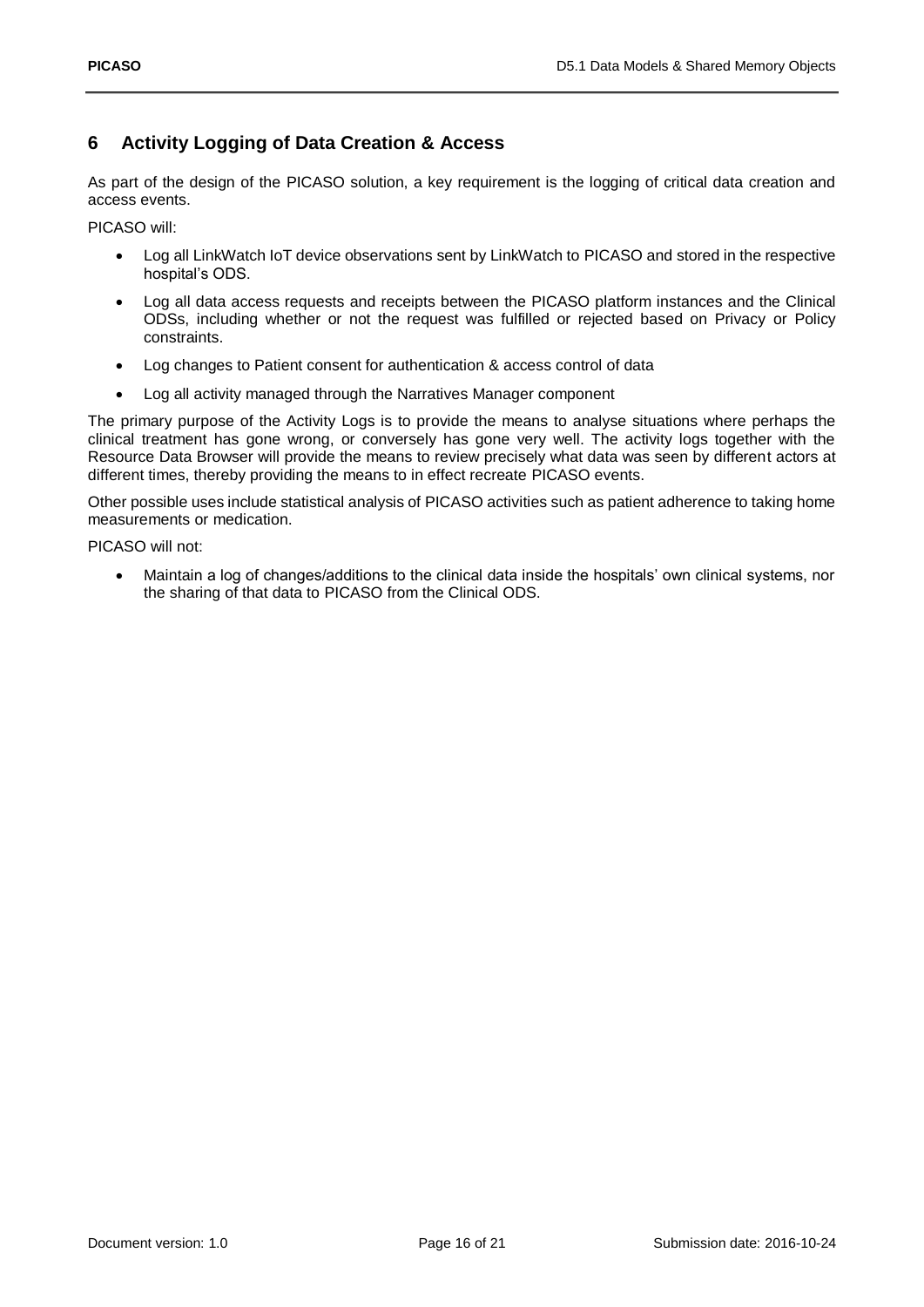# <span id="page-16-0"></span>**7 Data Orchestration Approach**

The sharing of data between different actors (and in particular between different hospitals) will happen at runtime, as part of the execution of the PICASO applications.

Duplicated data will at no time persist in any location other than the datastores of the "owning" hospital or institution. Furthermore, in order to ensure correct activity logging (as described in [Section 6\)](#page-15-0), data shared by one hospital with another will not be cached in any part of PICASO. These rules are defined in more detail in D2.3 Initial Architecture.

The logical approach agreed for how data requests and sharing will work in PICASO are illustrated in the following diagram.



**Figure 3: Example Data Requesting Processing Flow**

<span id="page-16-1"></span>This diagram was used in the Data Protection discussions between the project team and UDUS and UTV IT and Data Protection teams. The approach has in principle been agreed as providing adequate data protection for the hospitals' data.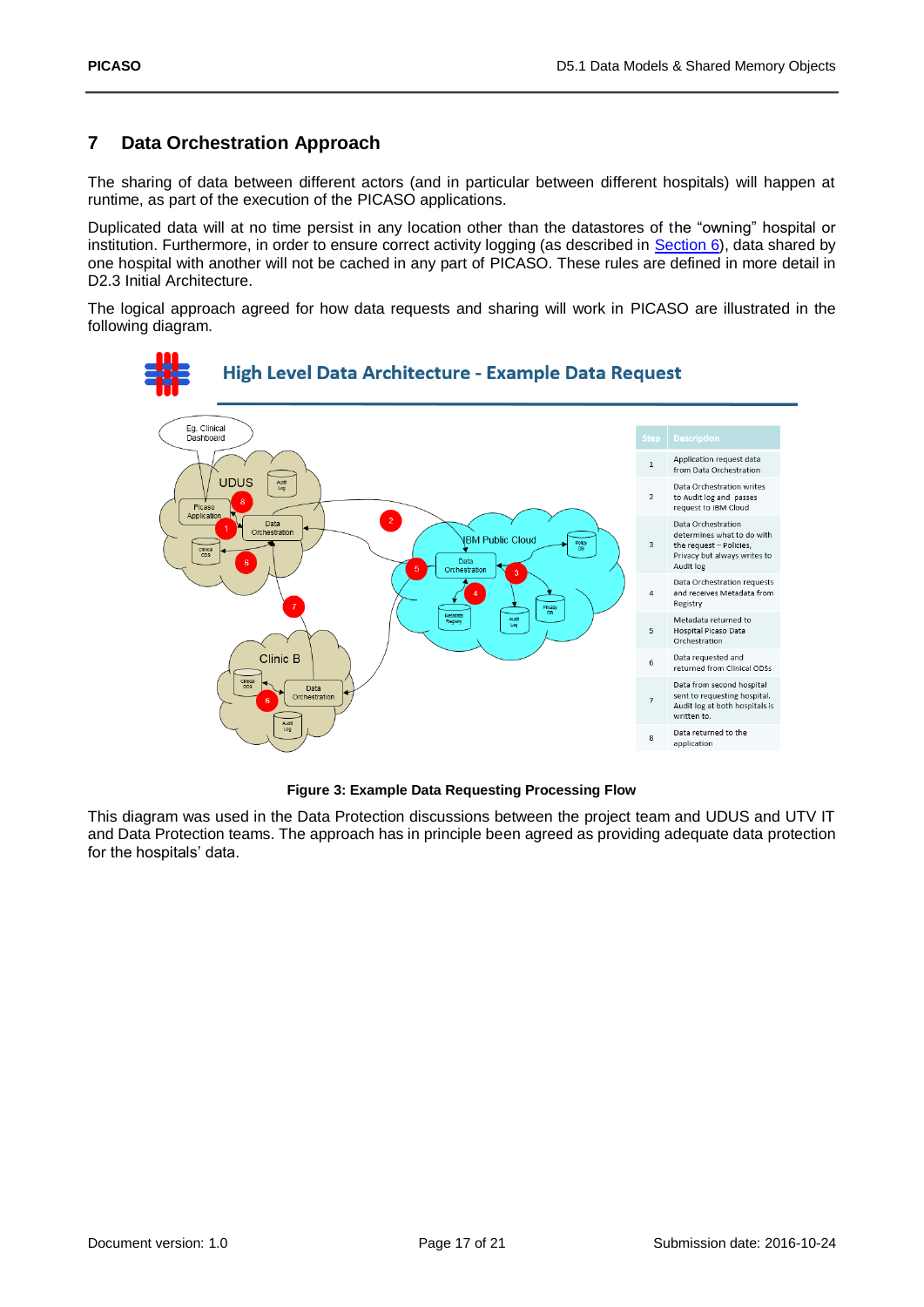# <span id="page-17-0"></span>**8 List of Figures and Tables**

# <span id="page-17-1"></span>**8.1 Figures**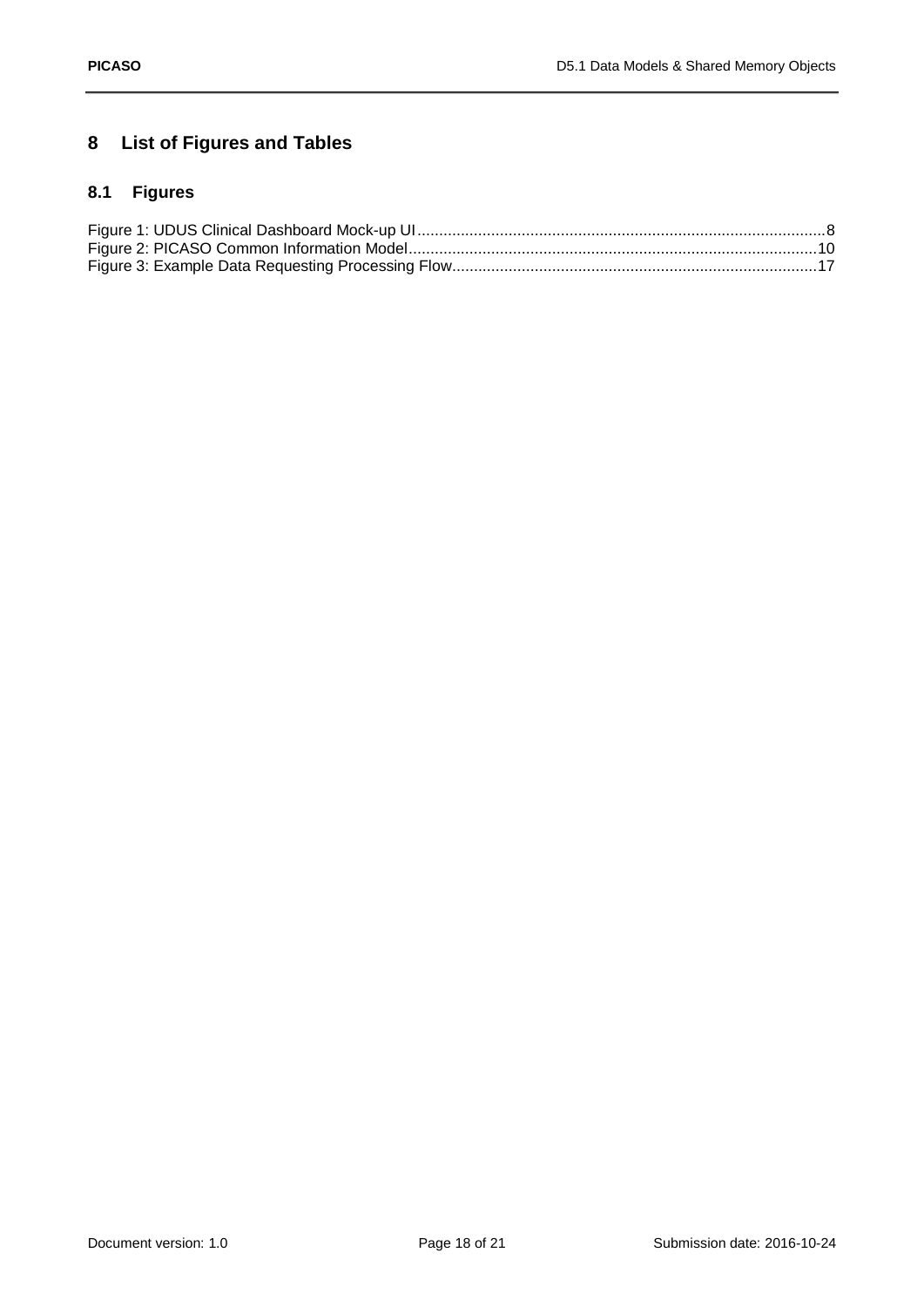# <span id="page-18-0"></span>**9 Appendix A – Data Categories**

Note that references to Picaso in the CIM Entity column refer to data categories that are created within PICASO and not stored in the Common Information Model.

| <b>Data Category</b>                                                 | <b>CIM Entity</b>        |
|----------------------------------------------------------------------|--------------------------|
| Alerts for potential conflicts with the existing medication          | Picaso                   |
| Anamnesis (health/medical history)                                   | <b>Patient History</b>   |
| Appointment details                                                  | <b>Patient Encounter</b> |
| Approval of change in prescription                                   | <b>Patient Treatment</b> |
| <b>Blood test results</b>                                            | Observation              |
| Care plan                                                            | <b>Patient Treatment</b> |
| Clinical conference conclusions                                      | <b>Patient Encounter</b> |
| Clinical notes/suspected diagnosis                                   | <b>Patient Encounter</b> |
| data handling in PICASO                                              | Picaso                   |
| data is outside the thresholds defined by the GP/Specialists         | Picaso                   |
| definition of access rights.                                         | Picaso                   |
| Descriptions of events, their cause context and time                 | <b>Patient Encounter</b> |
|                                                                      | <b>Patient Encounter</b> |
| Diagnosis                                                            | / Patient Disease        |
| <b>Education plan</b>                                                | <b>Patient Treatment</b> |
| <b>Educational material</b>                                          | <b>Patient Treatment</b> |
| Ergo-therapy data (what the patient has done for treatment           |                          |
| frequency and the results)                                           | Observation              |
| Ergo-therapy Report                                                  | <b>Patient Encounter</b> |
| Exercise plan                                                        | <b>Patient Treatment</b> |
| Image data X-rays photographs PET ECG MRI DAS28 DEXA Ultra-          |                          |
| sound scans                                                          | Observation              |
| Image instructions (type of scanning and what to look for)           | <b>Patient Encounter</b> |
|                                                                      | <b>Patient Encounter</b> |
| Images reports                                                       | / Observation            |
| Instructions advice recommendations (e.g. diet etc.)                 | <b>Patient Treatment</b> |
| journal entering                                                     | Picaso                   |
| Lab results                                                          | Observation              |
| Level and Activity of RA                                             | Observation              |
|                                                                      | <b>Patient Encounter</b> |
| Medical events: physical parameters well being pains are not as      | / Patient                |
| expected side effects of medication is seen / detected               | Observation              |
| <b>Medication instructions</b>                                       | <b>Patient Treatment</b> |
| <b>Medication list</b>                                               | <b>Patient Treatment</b> |
| <b>Medication Plan</b>                                               | <b>Patient Treatment</b> |
| <b>Medication Plan history</b>                                       | <b>Patient Treatment</b> |
| Medication review notes                                              | <b>Patient Encounter</b> |
| Medication withdrawal (necessary for the scan)                       | <b>Patient Treatment</b> |
| Medicine plan                                                        | <b>Patient Treatment</b> |
| Medicine prescription                                                | <b>Patient Treatment</b> |
| Narratives for execution interventions either manually or automatic. | Picaso                   |
| Narratives for execution of the event monitor service.               | Picaso                   |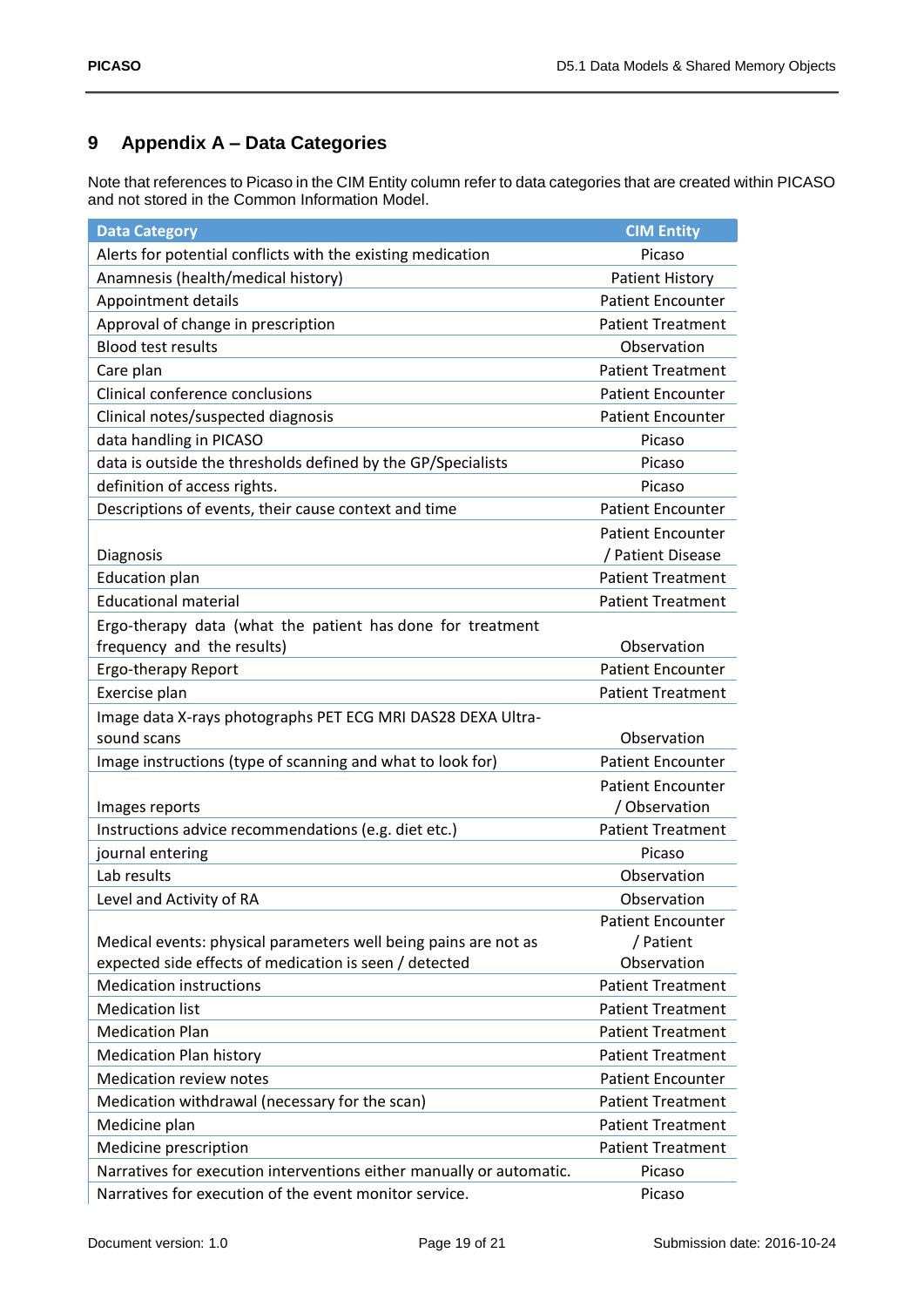| Narratives for how to handling the event when it is raised                                        | Picaso                                    |
|---------------------------------------------------------------------------------------------------|-------------------------------------------|
| Occupational physician report (workability assessment)                                            | <b>Patient Encounter</b>                  |
| Patient behavioural data                                                                          | Observation                               |
| Patient generated data Perform drug intake                                                        | LinkWatch                                 |
|                                                                                                   | <b>Patient Encounter</b>                  |
| Patient Health data and compliance reporting                                                      | / Observation                             |
| Patient pathway definition                                                                        | Picaso                                    |
| Patient pathway instructions                                                                      | Picaso                                    |
| Patient: Additional patient information (e.g. patient                                             |                                           |
| profile/personality social situation)                                                             | Patient                                   |
| Patient: Environmental data from home monitoring (temperature                                     |                                           |
| light levels)                                                                                     | LinkWatch                                 |
|                                                                                                   | LinkWatch                                 |
| Patient: Event data from home monitoring (falls non-compliance                                    | <b>Patient Encounter</b>                  |
| changes exercise water)                                                                           | / Observation                             |
| Patient: Informal carer generated Data Remind patient about drug                                  | LinkWatch                                 |
| intake                                                                                            | <b>Patient Treatment</b>                  |
| Patient: Informal carer generated Data Setup thresholds for drugs                                 |                                           |
| intake deviations                                                                                 | LinkWatch                                 |
|                                                                                                   | LinkWatch                                 |
| Patient: Informal carer health data measurement and compliance                                    | <b>Patient Encounter</b>                  |
| reporting                                                                                         | / Observation                             |
| Patient: no data is collected                                                                     | Picaso                                    |
|                                                                                                   | LinkWatch                                 |
|                                                                                                   | <b>Patient Encounter</b>                  |
| Patient: Physiological data from home monitoring (pulse weight ECG)                               | / Observation                             |
|                                                                                                   | LinkWatch                                 |
| Patient: Physiological scalar measurements (weight blood pressure                                 | <b>Patient Encounter</b>                  |
| heart rate)                                                                                       | / Observation                             |
|                                                                                                   | LinkWatch                                 |
|                                                                                                   | <b>Patient Encounter</b>                  |
| Patient: PICASO Home Network generated data Drug intake by                                        | / Patient                                 |
| patient                                                                                           | Observation                               |
| Patient: PICASO Home Network generated data Drug intake<br>reminder                               | LinkWatch                                 |
| Patient: PICASO Home Network generated data Missing drug intake                                   | LinkWatch                                 |
| Patient: Raise issues with the home monitoring platform                                           | LinkWatch                                 |
|                                                                                                   |                                           |
|                                                                                                   | LinkWatch<br><b>Patient Encounter</b>     |
| Patient: Remote Monitoring Health motion activity and behavioural<br>data from the patient's home | / Observation                             |
|                                                                                                   |                                           |
|                                                                                                   | LinkWatch                                 |
| Patient: Test scores patient-reported questionnaires and their scores                             | <b>Patient Encounter</b><br>/ Observation |
| Pension claims.                                                                                   |                                           |
|                                                                                                   |                                           |
|                                                                                                   | LinkWatch                                 |
|                                                                                                   | <b>Patient Encounter</b>                  |

Photo of joints

Patient Encounter / Observation